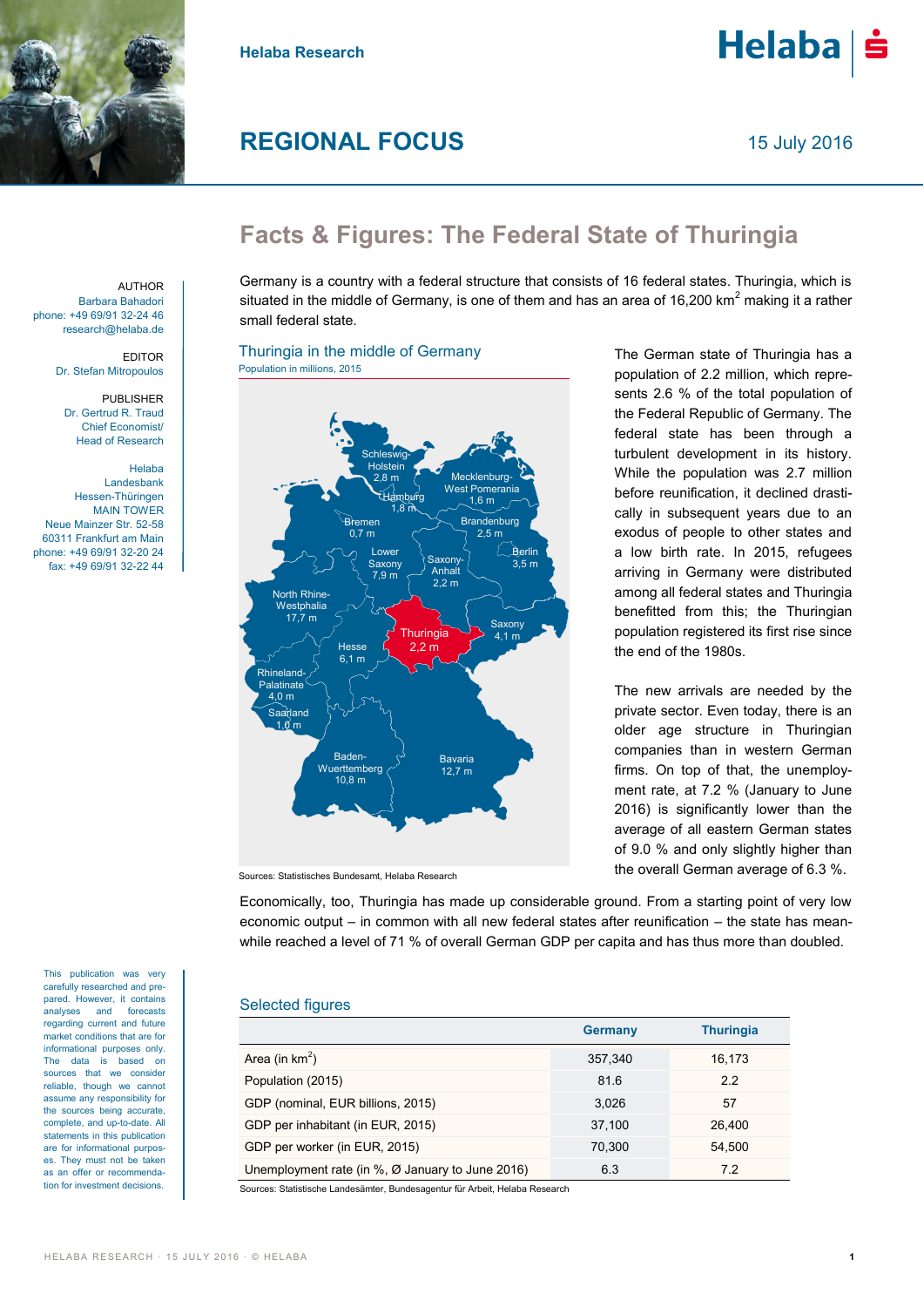### Thuringia's GDP per capita reaches 92 % of EU average

The federal state stands up well to international comparison, too. Thuringia's GDP per capita is only 8 % below the EU average. This is excellent compared to other successor states of the former Eastern Bloc such as the Czech Republic or Poland, which reached 54 % and 40 % of EU average. In terms of GDP per capita the economic strength of Thuringia is comparable to big southern European countries like Italy (93 %) or considerably higher, for example Spain (81 %).



#### Sources: Arbeitskreis VGR der Länder, Eurostat, Helaba Research Sources: Arbeitskreis VGR der Länder, Helaba Research



At first glance, Thuringia has an economic structure that appears to be similar to the overall German average: manufacturing and construction make up 32 % of the economy, in Germany as a whole this figure is 31 %. Assuming this rough breakdown, the service sector would account for the majority of economic activity in Thuringia as well as in all other federal states.

Any deviations from this only occur within the service sector. For instance, the weight of the government-dominated sector of "public and other service providers", with a share of gross value added of 30 % is higher (Germany: 22%). The provision of government services to citizens of Thuringia leads to a similar amount being "produced" per head of population in this segment as in Germany as a whole. The two private-sector service industries, on the other hand, have a lower share. Thuringian companies are often involved in national or international corporations and their demand for services is therefore concentrated on locations of head offices, which in many cases are situated in the western federal states.

The construction industry is also relatively strongly represented, since public infrastructure and private construction investment were neglected during the time of the GDR and there was no adequate existing infrastructure that could be used by authorities, companies or private individuals. This is still partly true in case companies in Thuringia want to expand their operations. In addition, not all transportation projects from the program "German unification" have been completed yet.

Industrial country **Thuringia**  Industrial production (in terms of gross value added) per capita has reached a level in Thuringia, at 72 %, that beats all other new German federal states. Even traditional locations for industry, such as Saxony or Saxony-Anhalt, only manage 65 % and 57 %, respectively. Thus, per head of population more goods are produced in Thuringia on average than anywhere else in eastern Germany. The share of manufacturing industry (excluding construction) as a proportion of gross value added is equal to the German average of 26 %. Thuringia is thus a federal state with an industrial focus.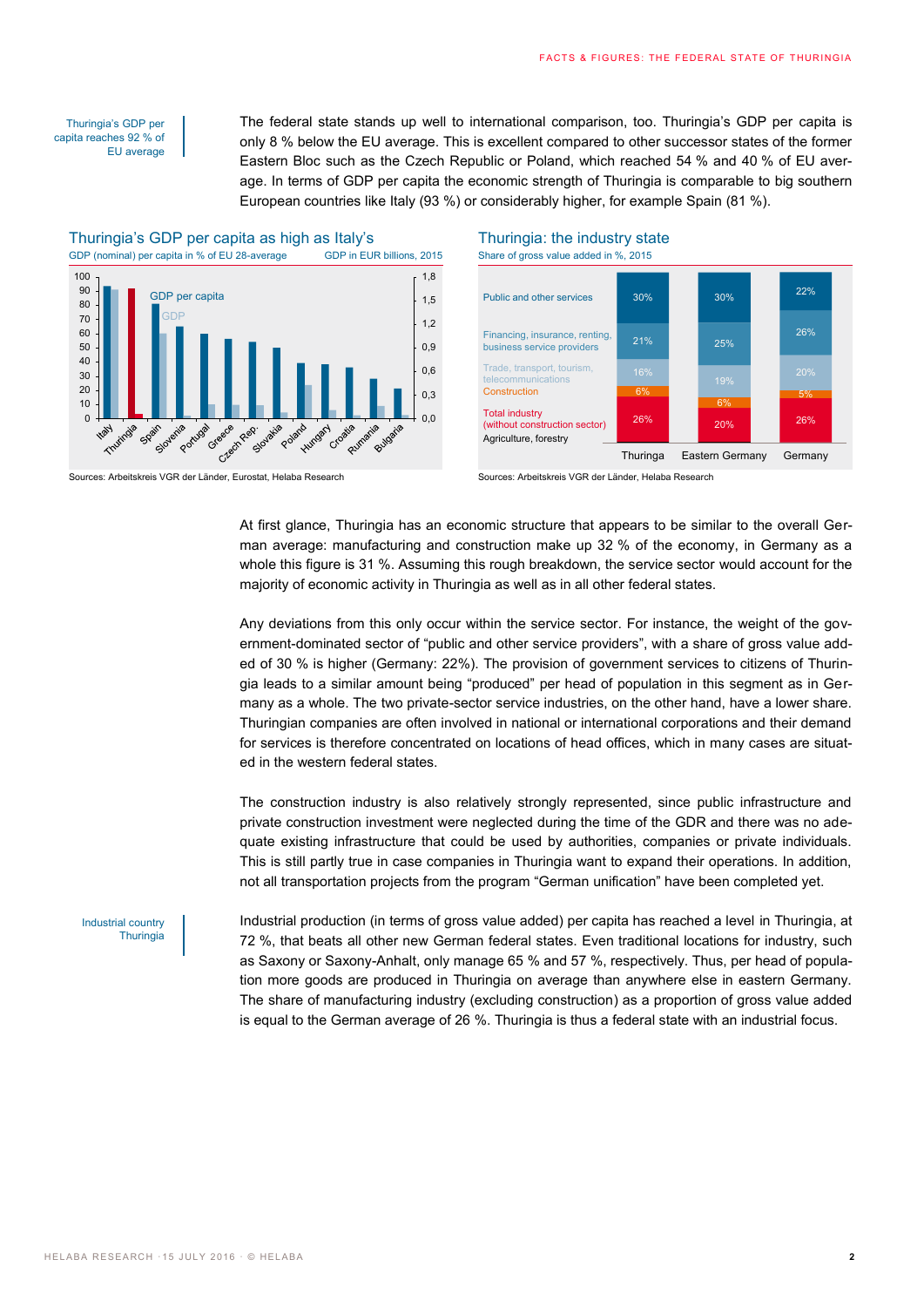## Thuringia: Share of industrial revenues, 2015 Germany: Share of industrial revenues, 2015 Rubber/plastic Machinery, products 9% equipment



Sources: Thüringer Landesamt für Statistik, Helaba Research Sources: Statistisches Bundesamt, Helaba Research

#### Diversified industrial structure

The biggest four industrial segments in Thuringia "motor vehicles and equipment", "basic metals and metal products", "electric/electronic/optical products" and "food products and beverages" show almost the same share of industrial revenues (range between 12 % and 16 %). They are closely followed by "rubber/plastic products" and "machinery" with shares of respectively 9 %. This diversified industrial structure is something typical of Thuringia. Nationwide "motor vehicles" contribute nearly one fourth to industrial revenue. Four more sectors (machinery, chemicals/pharmaceutical products, basic metals/metal products, electric/electronic/optical products) have considerably lower shares between 9 % and 12 %. With respect to exports, the differences are smaller. Internationally, technical products made in Germany and in Thuringia are high regarded. Therefore there is a great demand for these products when it comes to investment projects worldwide.

### The 25 largest companies

The economic structure of the federal state is clearly reflected in Thuringia's largest companies. The following ranking<sup>1</sup>, which we compiled ourselves, is based on a company's total workforce in Thuringia and is not measured by its German or global significance.

# Ranking of 25 largest companies in Thuringia<sup>1</sup>

| Rank           | Company                    | Sector                                                 | Rank | Company                                                | Sector                          |
|----------------|----------------------------|--------------------------------------------------------|------|--------------------------------------------------------|---------------------------------|
| 1              | Edeka                      | Wholesale and retail trade                             | 14   | <b>Continental Gruppe</b>                              | Automotive supplier             |
| $\overline{2}$ | Deutsche Bahn AG           | Transportation                                         | 15   | E.ON Thüringer Energie AG                              | Utility                         |
| 3              | Deutsche Post AG           | Transportation                                         | 16   | GeAT                                                   | Temporary employment<br>company |
| 4              | Randstad Deutschland       | Temporary employment<br>company<br>Electric/electronic | 17   | Jenoptik-Konzern                                       | Optical/electronic<br>products  |
| 5              | Bosch                      | products                                               | 18   | Metro Group                                            | Wholesale and retail trade      |
| 6              | Helios Kliniken GmbH       | Hospitals                                              | 19   | ITT Industrie- und Transport-<br>schutz Thüringen GmbH | Security firm                   |
| 7              | Rewe Markt Region Ost      | Wholesale and retail trade                             | 20   | Bertelsmann                                            | Printing, call center           |
| 8              | Rhön-Klinikum              | Hospitals                                              | 21   | Rege Motorenteile GmbH                                 | Automotive supplier             |
| 9              | Zeitungsgruppe Thüringen   | Publishing                                             | 22   | Stadtwerke Jena                                        |                                 |
| 10             | SWE Stadtwerke Erfurt GmbH | Utility                                                |      |                                                        | Utility                         |
|                |                            | Optical/electronic                                     | 23   | August Storck KG                                       | Food industry                   |
| 11             | Carl Zeiss AG              | products                                               | 24   | Siemens                                                | Electric/electronic<br>products |
| 12             | Deutsche Telekom AG        | Telekommunication                                      | 25   | K+S Kali GmbH                                          | Exploitation of salt            |
| 13             | Opel Eisenach GmbH         | Automotive industry                                    |      |                                                        |                                 |

Sources: Helaba Research, LEG Thüringen

### High export ratios

The export ratios of industrial companies have risen strongly over the last fifteen years. With a share of 34 % of total revenues in January to April 2016, the foreign turnover in Thuringia achieved an export ratio that is in fact below the German average, the exports being underestimated though. A lot of high-tech products are used as components in export goods of other German companies and are therefore not captured in the Thuringian exports. The economic crisis of 2008/2009 led to a slump in domestic and foreign demand, so that total export ratios declined slightly. Thuringian companies could benefit from the worldwide recovery in 2010 and export ratios rose again. As the

# Diversified structure of the Thuringian industry **German industry:** automotive important



 1 For Thuringia, the ranking is based on data of 2010. Experience shows, that there are only minor changes in companies and ranking positions.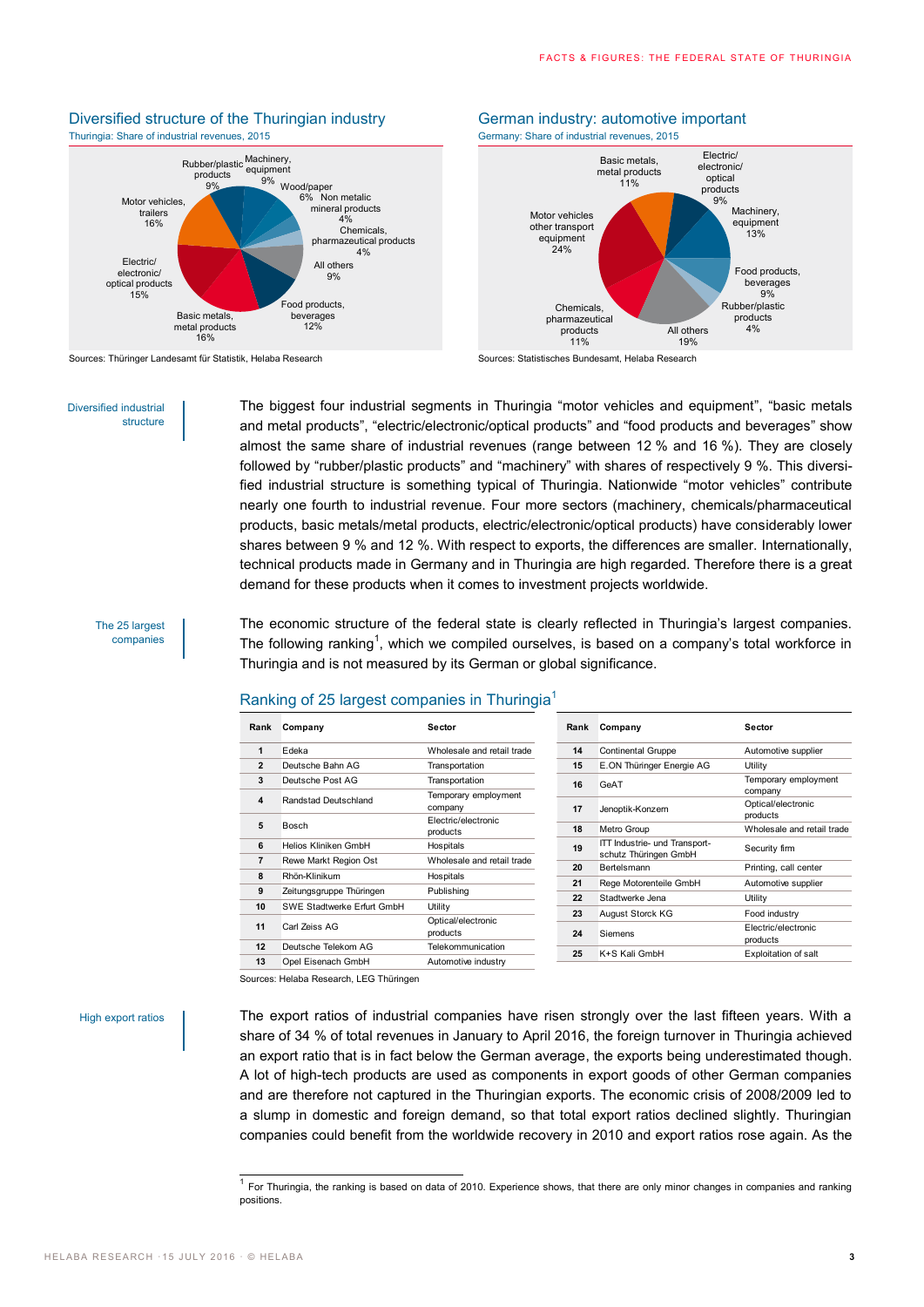

# Export ratios on a high level Exports primarily destined for Europe

domestic economy strengthened, export ratios initially remained largely constant. In 2015 and

2016 there was slight increase again, which could be observed in Thuringia, too.



Sources: Statistisches Bundesamt, Helaba Research

Sources: Statistisches Bundesamt, Helaba Research

### Main destination for exports: Europe

In 2015, the euro area was the main destination for exports, accounting 35 % of Thuringia's exports, with Germany's neighbouring countries and Italy being among the chief export markets. 72 % of Thuringian exports went to Europe as a whole. Asia was the second-biggest destination (share of exports 15 %), with China as primary importer. Especially the eastern neighbours – Hungary, Poland and the Czech Republic – played an important role for companies in Thuringia.

# 2015: Growth in Germany on last year's level Stable labour market Real change in GDP yoy in % Unemployment rates in % of total workforce



Sources: Statistisches Bundesamt, Helaba Research \*Average of January to May 2016





Sources: Bundesagentur für Arbeit, Helaba Research

After the economic slump, Thuringia experienced strong growth rates in 2010 and 2011 before the economy subsequently slowed down considerably. The Thuringian economy was initially more heavily affected by the downturn, but in 2013 it recovered fast. Economic growth in almost all German federal states was positive again in 2014 and 2015. With 1.3 % and 1.1 %, Thuringia GDP growth rates were less dynamic than Germany as a whole (1.6 % and 1.7 %).

GDP forecast 2016: Germany 1.7 % German economic growth has primarily been underpinned by domestic consumption which, due to increases in real wages and a high level of immigration, is expanding strongly. In addition, loose monetary policy as well as historically low interest rates should provide some support to the economy. The improved situation in many euro area countries is having a positive effect, whereas global economic growth is subdued. Accordingly, there is only weak growth in investment by German companies. Growth prospects are likely to be only slightly effected by the withdrawal of Britain from the EU. However Thuringia's growth rate should draw nearer to the estimated German average of 1.7 % (not calendar-adjusted).